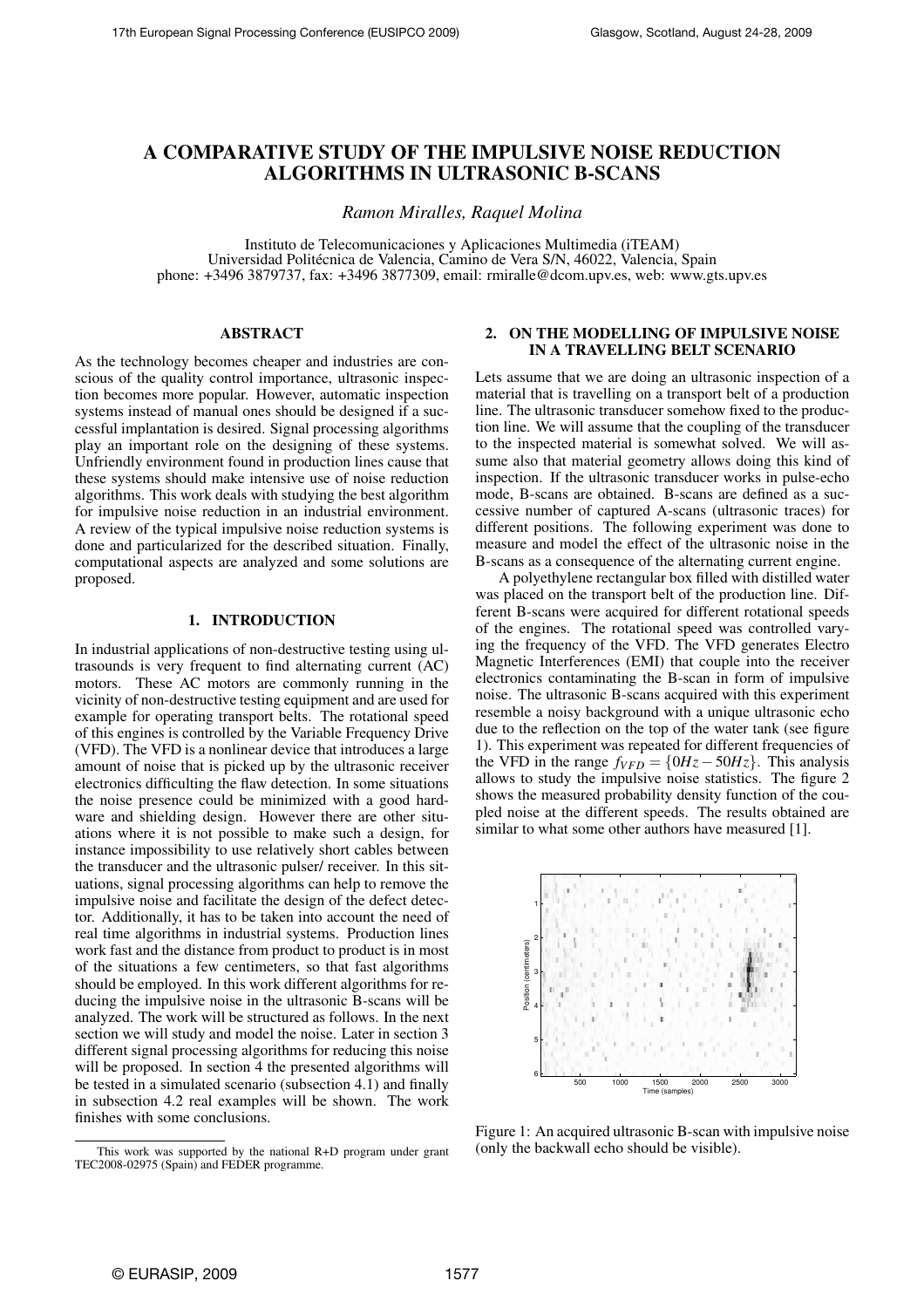

Figure 2: Estimated probability density function of the impulsive noise amplitude at different speeds of the VFD.

The empirically estimated distributions resemble an exponential distribution for the impulsive noise. A Kolmogorov-Smirnov test [2] was performed to compare impulsive noise with exponential distribution. The null hypothesis was that the measured noise statistics have the expected distributions. The null hypothesis is accepted at the 95 % of significance. It is interesting to observe in the figure 2 that the impulsive noise amplitudes are not directly proportional to the VFD frequency. A possible justification is based on the fact that VFDs are nonlinear devices with an input frequency of 50 Hz from the power line. The amount of nonlinearity that the VFD has to introduce to achieve a target frequency depends on how far this frequency is from the natural frequency (50 Hz). The number of impulses were also measured (see table 1).

| <b>Frequency:</b>  | 30 Hz | 40 Hz | 50 Hz |
|--------------------|-------|-------|-------|
| Number of pulses : | 4186  | 1460  | 885   |

Table 1: Number of impulses measured for different frequencies of the VFD (different travelling belt speeds).

#### **3. IMPULSIVE NOISE REDUCTION ALGORITHMS**

A bibliographic review of the different methods employed to remove impulsive noise in images was done. The standard median filter [3], the weighted median filter [4, 5] and decision based median filter [6, 7] were frequently found. All this variants try to deal with the problem that median filters remove very well isolated noise preserving sharp edges but destroys small edges altering natural information. An interesting alternative to the nonlinear median filtering can be found in [8]. This alternative, also called the peak-and-valley filter, is much faster than the median filter and gives comparable results in terms of percentage of eliminated noise in typical image processing applications [8]. Also, it is worth mentioning the Savitzky-Golay filters. According to [9], filters based on these polynomials can be developed and they achieved comparable level of noise reduction and similar edge preservation on ultrasonic signals with considerably less computation time. The fundamental idea of these filters is to fit a different polynomial to the data surrounding each data point.

The smoothed points are computed by replacing each data point with the value of its fitted polynomial. The interesting part is that the polynomial coefficients can be computed with a linear filter. For smoothing, only one coefficient of the polynomial is needed, so the whole process of least squares fitting at every point becomes a simple process of applying the appropriate linear filter at every point [9].

The designed algorithm should fulfill the following requirements: reduce impulsive noise, preserve sharp edges like those appearing in the B-scan due to large impedance changes in the propagation of the ultrasonic signal (backwall echo) and preserve small edges like those due to flaws, defects, foreign bodies, etc. Additionally, low computational cost was taken into account to implement a system working in real time. The noise reduction algorithms were selected from the bibliography and adjusted to behave as previously described. The following Noise Reduction Algorithms (NRA) were tested:

- 1. Standard median filter: 2-D median filtering of the ultrasonic B-scan with a 3x3 window.
- 2. Decision based median filter: 2-D median filtering of the ultrasonic B-scan with a 3x3 window only for those pixels satisfying the condition described in equation (1). The algorithm was implemented as described in [7].

$$
Threshold = min\left[\frac{|b(i,j) - m_H|}{\sigma_H + 1}, \frac{|b(i,j) - m_V|}{\sigma_V + 1}\right] \tag{1}
$$

The value of the B-scan at the particular pixel is given by  $b(i, j)$ . The values  $m_H$ ,  $m_V / \sigma_H$ ,  $\sigma_V$  are the median and standard deviation in the horizontal  $(1x3)$  / vertical  $(3x1)$ windows around  $b(i, j)$ .

- 3. Column-wise standard median filter: A 1-D standard median filter of order 3 operating on each column of the Bscan.
- 4. Peak-and-valley filter: A 2-D filter as described in [8].
- 5. Row-wise Savitzky-Golay filter: A 1-D Savitzky-Golay filter operating on each A-scan (rows of the B-scan). A polynomial of order 3 and a frame size of 100 was employed.

The window size employed in the median algorithms and the order of the Savitzky-Golay polynomial were chosen empirically. The selected value should satisfy the condition that small gradual echoes from foreign bodies were preserved.

#### **4. RESULTS**

#### **4.1 Simulation study on synthetic B-scans**

Envelope of the ultrasonic B-scans was modeled by discrete 2-D convolution of the binary image  $(X)$  shown in figure 3 with a 2-D Gaussian matrix (H) as described in equation (2). The 2-D matrix  $(X)$  models the reflections: backwall or defect reflection for instance. The matrix H models the 2-D Gaussian envelope of an isolated ultrasonic pulse [10]. Matrix H was generated using equation (3) with  $\sigma_i = 10$ ,  $\sigma_j = 1 \cdot 10^{-1}$  and  $(i, j)$  being in the range of  $\{-20, \dots, -20\}$ . We will assume that the result of the convolution is a matrix of size  $M \times N$ .

$$
\mathbf{B} = \mathbf{X} * \mathbf{H} \tag{2}
$$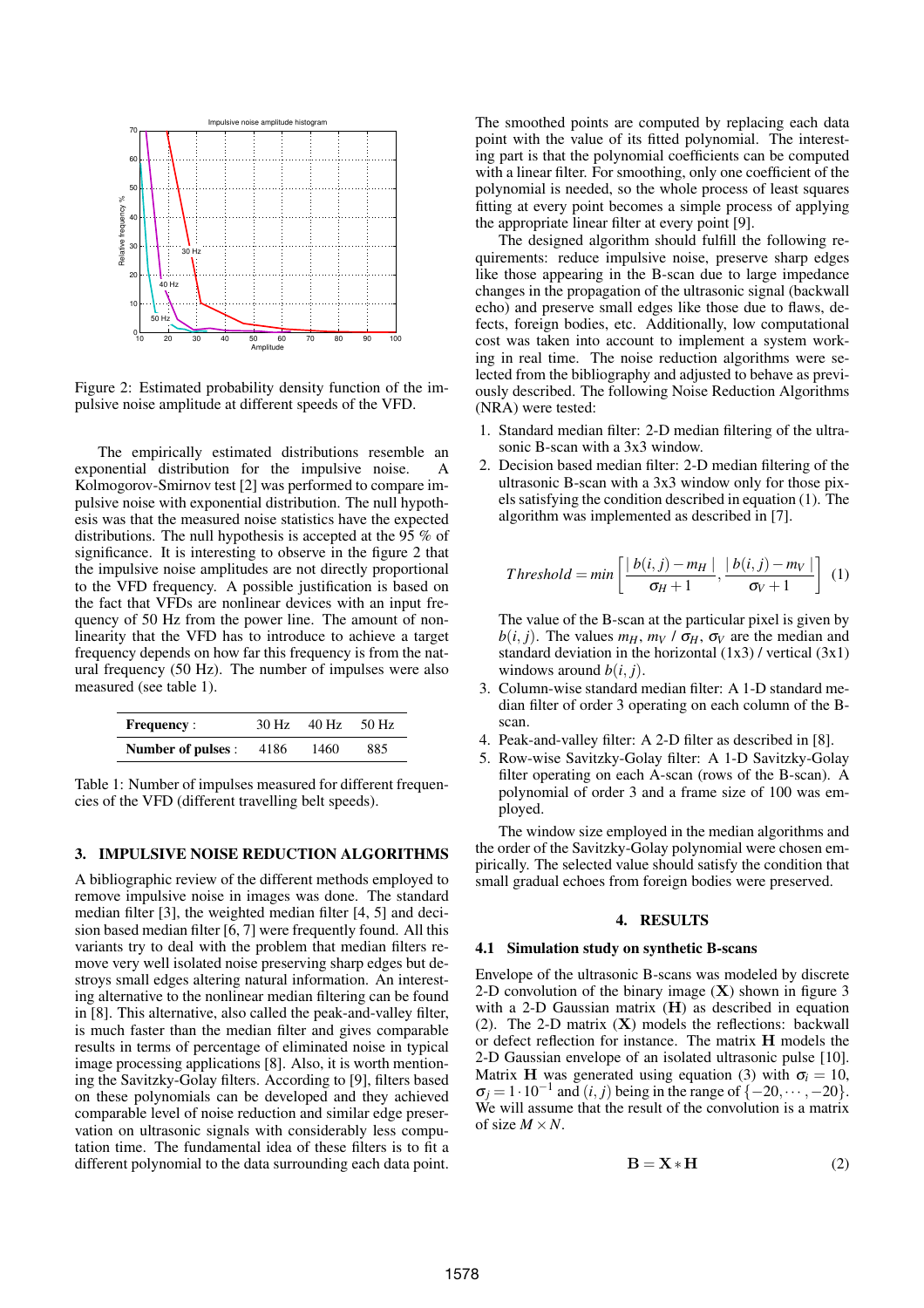

Figure 3: Synthetic binary B-scan (X matrix).

$$
\mathbf{H} = h(i, j) = e^{-\left(\frac{i^2}{2\sigma_i^2} + \frac{j^2}{2\sigma_j^2}\right)}
$$
(3)

$$
\mathbf{N} = N(\tilde{i}, \tilde{j}) = \tilde{\phi}
$$
 (4)

$$
\mathbf{B_n} = \mathbf{B} + \mathbf{N} \tag{5}
$$

$$
\mathbf{B_{nf}} = NRA[\mathbf{B} + \mathbf{N}] \tag{6}
$$

After obtaining the synthetic B-scan, impulsive noise matrix (N) was generated according to equation (4). The integer random variables  $\tilde{i}$  and  $\tilde{j}$  were uniformly distributed in the range  $\{0, \dots, M-1\}$  for  $\tilde{i}$ , and  $\{0, \dots, N-1\}$  for  $\tilde{j}$ . The continuous random variable  $\phi$  was exponential distributed as it was measured to be in the experiment described in section 2. Finally, the matrices B and N were added according to equation (5) and filtered with the five proposed NRAs (see equation (6)). An illustrative result for standard median filter algorithm can be seen in the figure 4.

The different noise reduction algorithms were tested on the synthetic B-scans with the number of impulses changing in the measured range (table 1). In order to compare the performance, the Signal to Noise Ratio (SNR) was calculated. The Signal was taken to be the energy of the simulated scenario: the possible defect and backwall echo (numerator in equation (7)). This term will be of interest for a posteriori detection of the possible flaw. The remaining noise was computed after filtering with each one of the proposed algorithms. The SNR was finally computed as follows:

$$
SNR = \frac{\sum_{i} \sum_{j} B^{2}(i, j)}{\sum_{i} \sum_{j} (B(i, j) - B_{nf}(i, j))^{2}}.
$$
 (7)

The figure 5 shows the SNR in dB, as described in equation (7), for all the tested algorithms when the number of impulses increases. The figure shows that decision based median filter and standard median filter achieve the highest noise reduction ratio in all conditions of impulsive noise. In situations where a large amount of EMI (equivalently impulsive noise) is present the differences between the studied NRAs become lower. In all cases the peak-and-valley algorithm show to be not very effective removing impulsive noise in the simulated scenario.



Figure 4: An example of a synthetic B-scan with impulsive noise and after processing with the standard median filter.



Figure 5: SNR (dB) evolution when the number of EMI impulses increases for the proposed NRAs.

At this point we are going to analyze the computational complexity of each proposed algorithm. Taking into account that the B-scan is a  $M \times N$  matrix and using a typical sorting algorithm with good performance, the computational com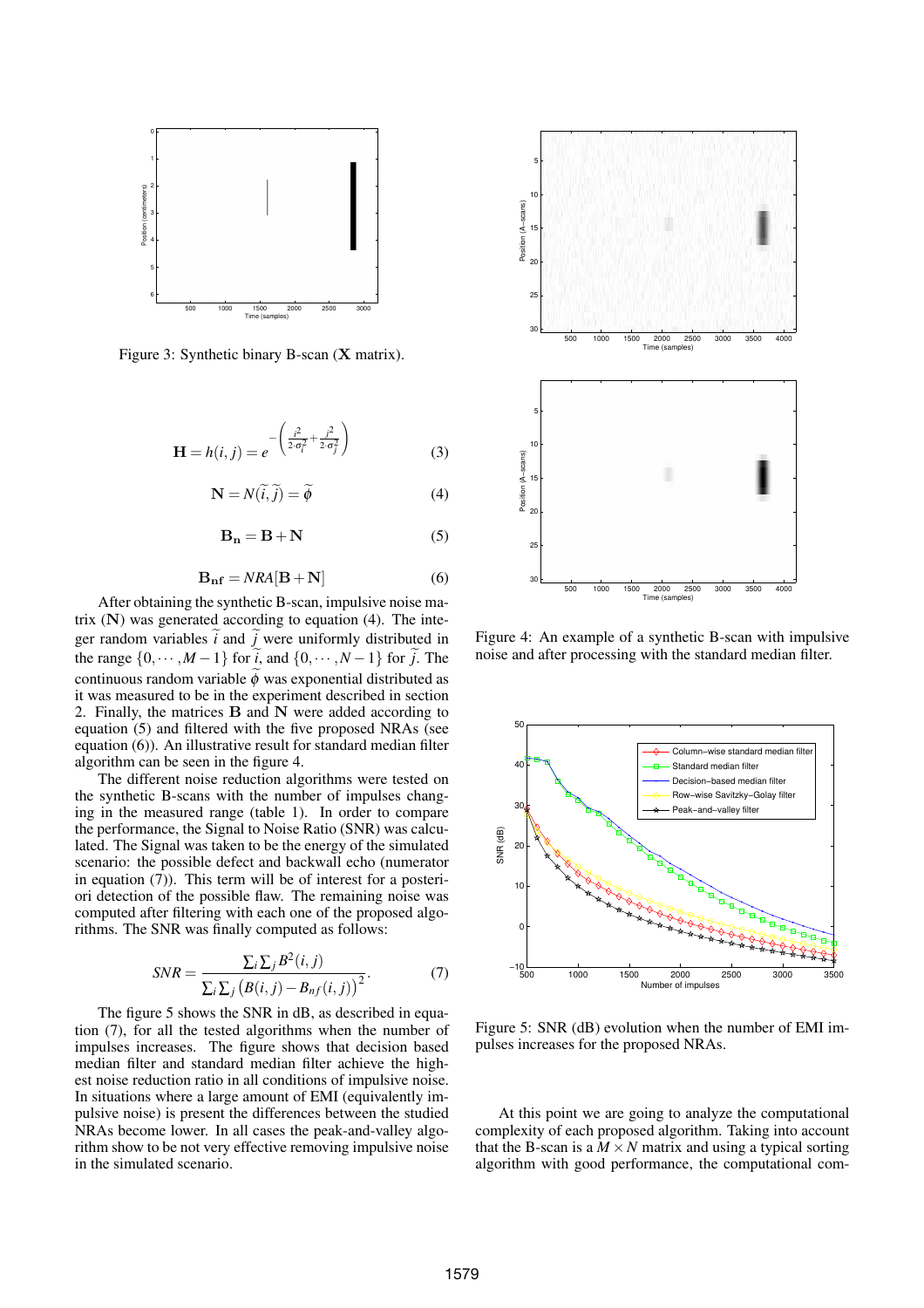plexity in terms of the size list *K* is  $O(K \cdot log(K))$  [11]. Using this result, we can derive the computational complexity for the proposed algorithms as shown in table 2. The size list *K* in the table 2 should be set to  $K = 3$  for the particular NRA described in the section 3. The additional parameter  $\rho$  that appears for decision based median filters (table 2) depends on the noise statistics and density of impulses. This value will be close to 1 in high density impulsive noise scenarios and tries to model that due to the decision rule not all medians should be computed reducing computational complexity. In the case of the Savitzky-Golay filter the process of the least-squares fits would be laborious since it involves a linear matrix inversion. Fortunately, we can do the fitting in advance for fictitious data and then do the fits on the real data just by taking linear combinations [12]. As a result of that, the process of filtering using the Savitzky-Golay filter has the same complexity as using a simple FIR filter (see table 2).

| Algorithm:              | <b>Computational Complexity</b>                                            |  |
|-------------------------|----------------------------------------------------------------------------|--|
| <b>Standard median:</b> | $M \cdot N \cdot \mathcal{O}(K^2 log K^2)$                                 |  |
| Decision median:        | $M \cdot N \cdot (\mathcal{O}(K^2 log K^2) \rho + \mathcal{O}(2 \cdot K))$ |  |
| Column median:          | $M \cdot N \cdot \mathcal{O}(KlogK)$                                       |  |
| <b>Peak-and-valley:</b> | $M \cdot N \cdot \mathcal{O}(K^2)$                                         |  |
| Savitzky-Golay:         | $M \cdot \mathcal{O}(NlogN)^{-1}$                                          |  |

Table 2: Computational complexity of the different algorithms  $(K = 3$  for the NRA presented).

From the results presented in the table 2 can be derived that the fastest algorithm is the column-wise median filter followed by the Savitzky-Golay filter. The peak-and-valley algorithm is computationally less complex than the standard median filter and the decision based median filter.

### **4.2 On the processing of real B-scans**

The experiment described in section 2 was repeated but this time a 5 mm stainless steel piece of metal was introduced in the water tank. The foreign body was held by a 0.1 mm of diameter nylon line in order to keep it at a constant depth. The ultrasonic B-scan was acquired with the VFD working at 30 Hz. The figure 7 shows the original B-scan as well as the processed B-scans with some of the presented noise reduction algorithms. The figure presents results only for the decision based median algorithm, the column-wise standard median filter and the Savitzky-Golay filter. The results with the standard median filter were very similar to the decision based median filter and have been omitted. As it was predicted in the simulations the peak and valley algorithm gave the worst results when denoising ultrasonic B-scans under the conditions established. It is interesting to observe that the results with the column-wise median filter are almost as good as the results with decision-based median algorithm. A zoomed region of the the B-scan is shown in the figure 7 with an optimized palette to bring out the differences. In the zoomed region it can be observed that the decision based algorithm performs better than the column-wise. However, differences were not as big as expected. A possible explanation of this result is based on the fact that measured impulsive noise present some degree of correlation in the temporal dimension of the B-scan and no correlation in the spatial dimmension. The impulsive noise simulated did not present correlation in any of the dimensions.

#### **5. CONCLUSIONS AND FUTURE LINES**

This work shows how typical impulsive noise reduction algorithms can be used with excellent results to reduce the noise produced by EMI interferences in the ultrasonic flaw detection problem. Performance in terms of eliminated noise per computational complexity, varies among the algorithms. If real time operation of the algorithms becomes a restriction not all the studied techniques are equally valid.

The peak-and-valley algorithm gave the worst results in terms of SNR on the simulated and real scenarios.

The Savitzky-Golay and the Column-wise median algorithms gave poor results in simulated B-scans. However, the Column-wise algorithm gave good results in real B-scans. This fact, alongside the low computational cost suggests using Column-wise algorithm for real time impulsive noise reduction in ultrasonic B-scans.

The decision-based median filter gave the best results, in terms of SNR, on simulated B-scans. However, when it was applied to real B-scans results were worse than expected. An explanation of this result is based on the fact that measured impulsive noise present some degree of correlation in the temporal dimension of the B-scan and no correlation in the spatial dimmension. The impulsive noise simulated did not present correlation in any of the dimensions.

A possible future research line consists of using the obtained information of the impulsive noise statistics to design variants of median filters tailored to exploit this knowledge.

#### **REFERENCES**

- [1] W. Henkel and T. Kessler. A simplified impulse-noise model for the xDSL test environment. October 1999.
- [2] D.J. Sheskin. *Handbook of Parametric and Nonparametric Statistical Procedures*. Chapman and Hall CRC, 4 edition, 2007.
- [3] I. Pitas and A.N. Venetsanopoulos. *Nonlinear digital filters:principles and applications*. Kluwer, 1990.
- [4] T. Loupass, W.N. McDicken, and P.L. Allan. An adaptative weighted median filter for speckle suppression in medical ultrasonic images. *IEEE Transactions on Circuits and Systems*, 36:129–135, 1989.
- [5] P. Yang and O.A. Basir. Adaptive weighted median filter using local entropy for ultrasonic image de-noising. *Proceedings of the 3rd International Symposium on Image and Signal Processing and Analysis, Rome, Italy*, pages 799 – 803, 2003.
- [6] H. Parsiani. Isolated noise detection and reduction in color images. *Proceedings of the 36th Midwest Symposium on Circuits and System*, 36(1):16–18, August 1993.
- [7] D.A.F. Florencio and R.W. Schafer. Decision-based median filter using local signal statistics. *Proceedings of SPIE*, 2308:269 – 275, 1994.
- [8] P.S. Windyga. Fast impulsive noise removal. *IEEE Transactions on Image Processing*, 10(1):173 – 179, 2001.

 $1$ We have assumed that the convolution has been done using Fast Fourier Transform